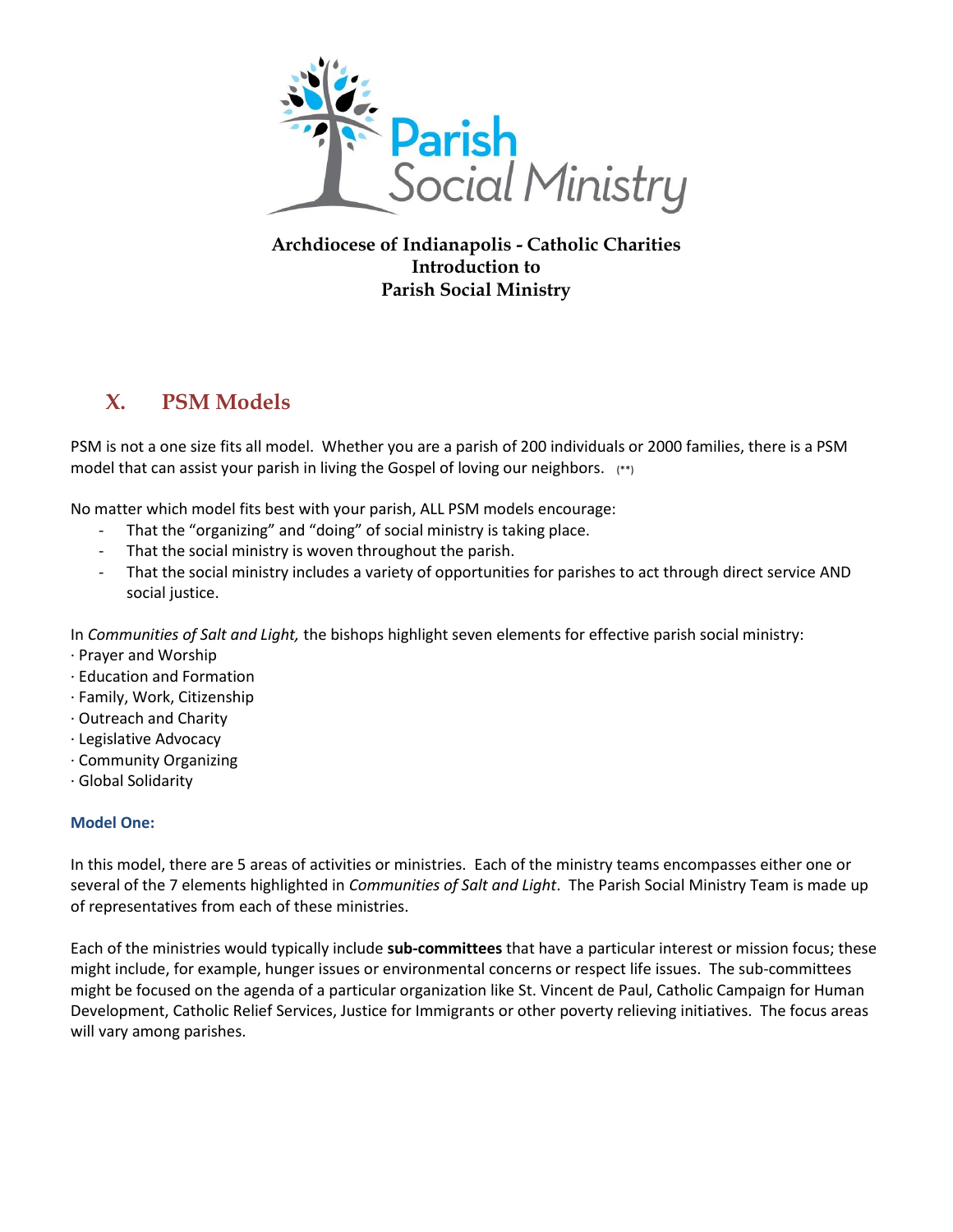

### **Model Two:**

Model Two may work for parishes that already have established social concerns or community outreach type committees where each of the ministries are already defined and meeting to share their ministry updates. As you will see in the example, each of the ministry sub-committees that are listed across the top and to the right have to consider how their work can and should be integrated with the 5 PSM ministries outlined as areas of importance in *Communities of Salt and Light*.

| <b>PSM</b><br><b>Ministries</b> | <b>Food Pantry</b> | <b>Twinning</b><br><b>Parishes or</b><br><b>CRS</b> | <b>Respect Life</b> | <b>St. Vincent</b><br>de Paul | <b>Creation Care</b> |
|---------------------------------|--------------------|-----------------------------------------------------|---------------------|-------------------------------|----------------------|
| <b>Spiritual</b>                | Χ                  | Χ                                                   | Χ                   | Χ                             | Χ                    |
| Formation                       |                    |                                                     |                     |                               |                      |
| <b>Direct Service</b>           | X                  | X                                                   | Χ                   | X                             | X                    |
| <b>Global</b>                   |                    | Χ                                                   | Χ                   |                               | X                    |
| Solidarity                      |                    |                                                     |                     |                               |                      |
| Community                       | Χ                  |                                                     | Χ                   | Χ                             | X                    |
| Development                     |                    |                                                     |                     |                               |                      |
| Advocacy                        | χ                  | Χ                                                   | χ                   | X                             | χ                    |

Sub-committees